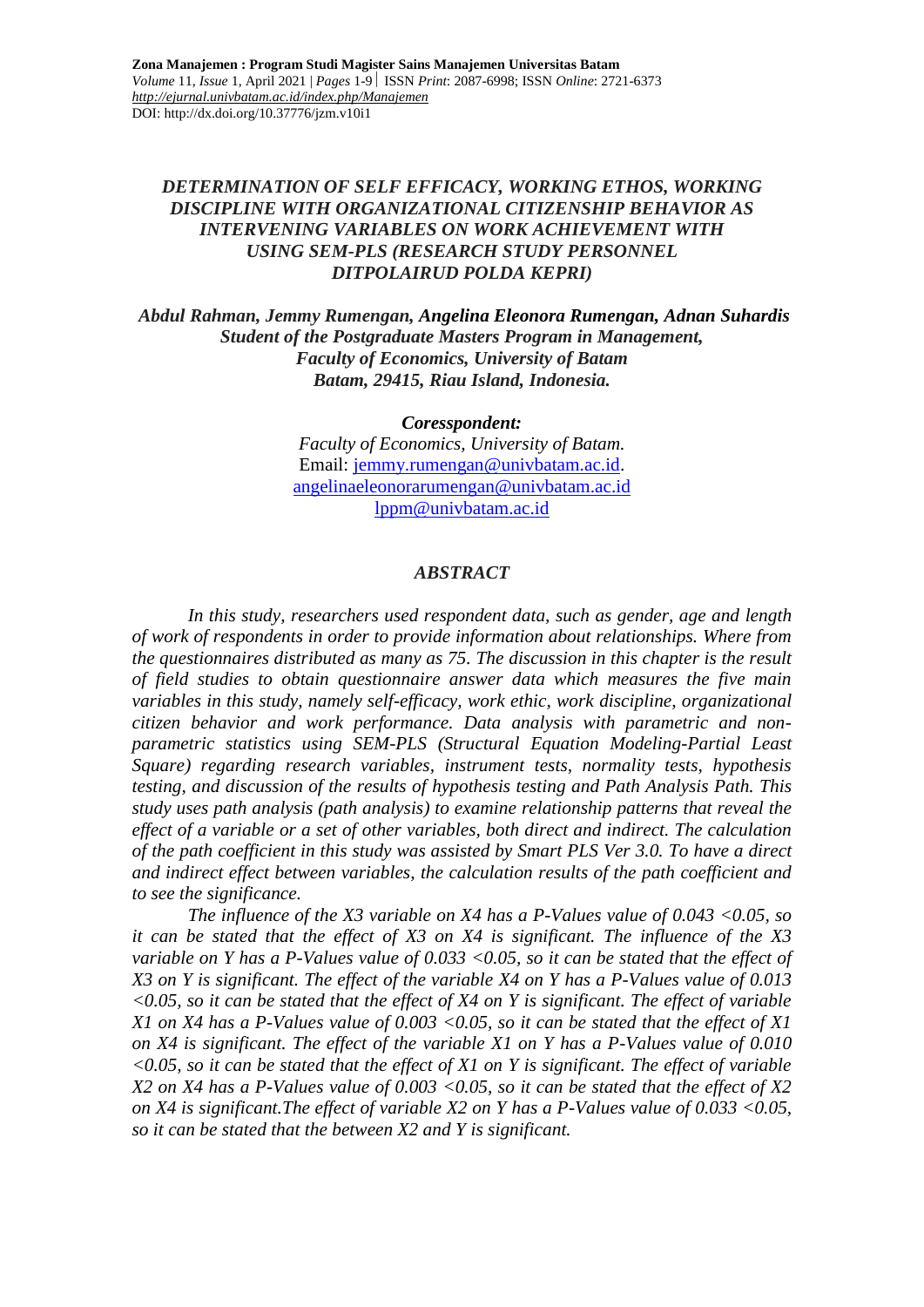## *Keywords: Self-efficacy, Work Ethic, Work Discipline, Organizational Citizenship Behavior, Work Achievement*

### **I. INTRODUCTION**

Ditpolairud Polda Kepri is part of the Polri institution that has duties and responsibilities in the security sector in the waters of the Riau Islands Province to carry out a quick wins program synergized with the vision of Ditpolairud Polda Kepri to realize a professional, modern and reliable Ditpolairud Polda Kepri through a strategy of strive for excellence that will implemented up to the ideal stage, namely the National Police as a superior organization (excellence). In order to realize the vision and mission of the personnel of Ditpolairud Polda Kepri, it is necessary to increase self-efficacy which supports the realization of the vision and mission. What personnel will do in a particular situation is highly dependent on behavioral reciprocity, environment, and cognitive conditions, particularly factors related to the belief that they can or do not meet behavioral needs to produce the desired behavior in a particular situation. Self-efficacy is human belief in their ability to exercise a number of measures of control over their self-function and events in their environment. Work Ethic is to do work harder so that it can be expected to be faster and better. Work Ethic is the psychological nature and feelings of a person to work actively and consistently in achieving common goals for organizational goals. Improving the work discipline of personnel resources in all fields is one of the efforts that must be made for the creation of superior personnel. Personnel awareness is required by complying with applicable regulations. Regulations are needed to provide guidance and

counseling for personnel in creating good order in agencies. Employees will do a job that is not their job without wanting a reward called organizational citizenship behavior. Organizational citizenship behavior as a willingness to carry out high efforts to achieve organizational goals conditioned by the ability to meet the individual needs of certain personnel. Work performance is a reflection of which is the work result of a work personnel in quality and quantity achieved by an employee in carrying out tasks in accordance with the responsibilities assigned to him. Job performance is very important in the organization to achieve its goals, so that the organization makes various efforts to improve it.

### **Formulation of the problem**

- 1. Does self-efficacy directly determine organizational citizenship behavior ?
- 2. Does the work ethic directly determine the discipline ?
- 3. Does work discipline directly determine organizational citizenship behavior ?
- 4. Does organizational citizenship behavior directly determine the work performance ?
- 5. Does self-efficacy directly determine the work performance ?
- 6. Does work ethic directly determine the work performance ?
- **7.** Does work discipline directly determine the work performance ?

### **II. RESEARCH METHOD**

In this study, researchers used respondent data, such as gender, age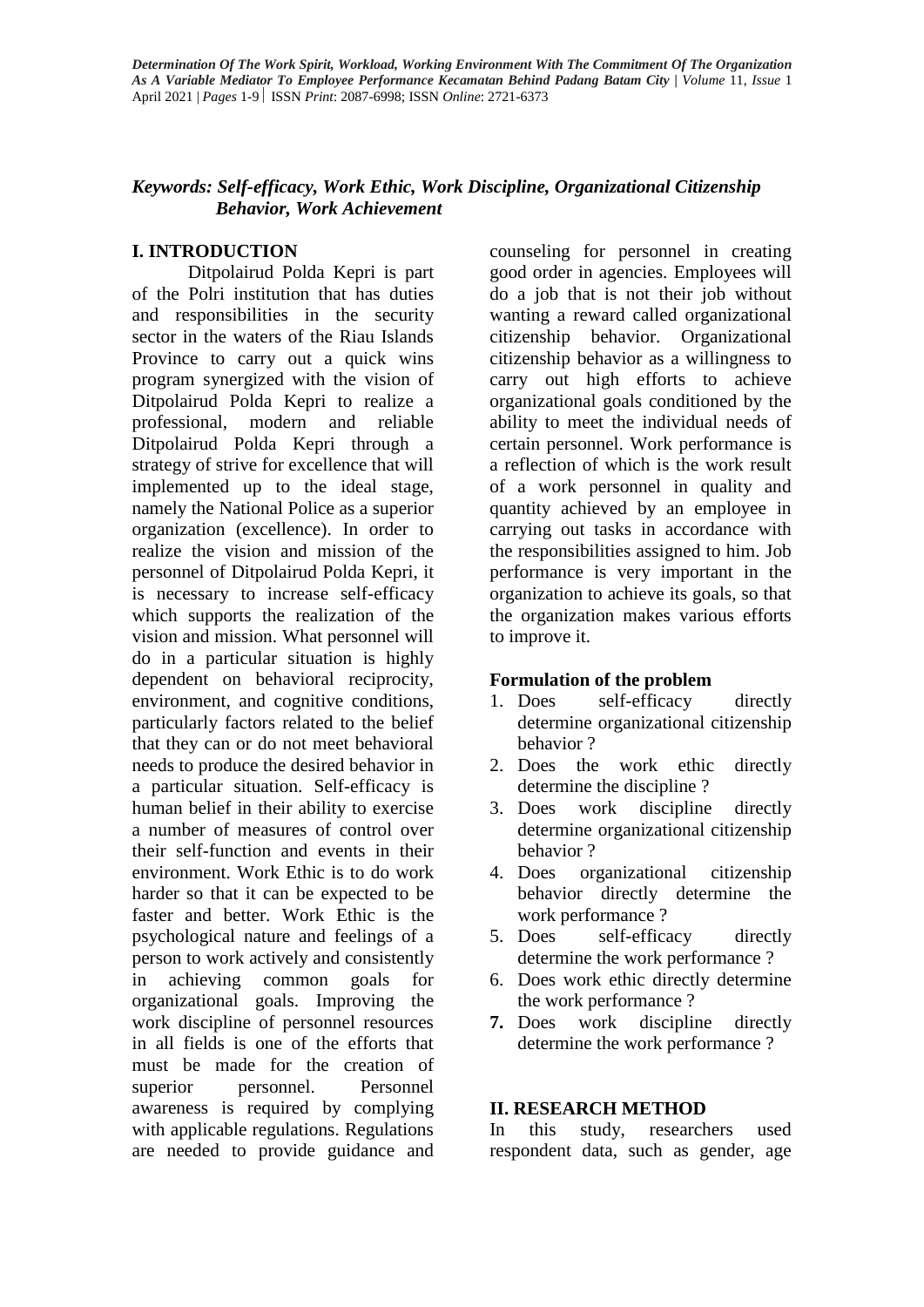and length of work of respondents in order to provide information about relationships. Where from the questionnaires distributed as many as 75. The discussion in this chapter is the result of field studies to obtain questionnaire answer data that measures five main variables in this study, namely self-efficacy, work ethic, work discipline, organizational citizenship behavior, and work achievement. Data analysis with parametric and nonparametric statistics using SEM-PLS (Structural Equation Modeling-Partial Least Square) regarding research variables, instrument tests, normality tests, hypothesis testing, and discussion of the results of hypothesis testing and Path Analysis Path. This study uses path analysis (path analysis) to examine relationship patterns that reveal the effect of a variable or a set of other variables, both direct and indirect. The calculation of the path coefficient in this study was assisted by Smart PLS Ver 3.0. For the effect of departing directly and indirectly between variables, the results of the calculation of the coordination coordinates are to see the significance.

## **Population and Sample**

The population in this study was in Batam City Health Department, amounting to 75 people regardless of specific strata and field of duty. Arikunto (in Riduwan, 2012: 210) states that if the subject is less than 100, it is better to take all of them, so that the research is a population study. Because of population limitations, all members of the population were used as the research sample, so this study used a saturated sample, which was taken through the Census Technique using proportional random sampling.

## **III. RESULT AND DISCUSSION**

Internal consistency analysis is a form of reliability used to assess the consistency of results across items on the same test. Internal consistency testing using a composite reliability value with the criteria of a variable is said to be reliable if the composite reliability value is> 0.600 (Hair, Hult, Ringle, & Sarstedt, 2014). **Internal Consistency Analysis**

Tabel 1 **Variabel Cronbach's**   $rho_A$  **Composite Reliability Average Variance Extracted (AVE) X1 0.875 0.882 0.903 0.540 X2 0.880 0.886 0.906 0.550 X3 0.903 0.911 0.925 0.612 X4 0.897 0.900 0.918 0.583 Y 0.831 0.867 0.872 0.475**

Source: Data Processing (2020)

Based on the data of the internal consistency analysis in the table above, the results show that the variables X1,

X2, X3, X4 and Y have a composite reliability value  $> 0.600$ , so all X1, X2, X3, X4 and Y variables are reliable.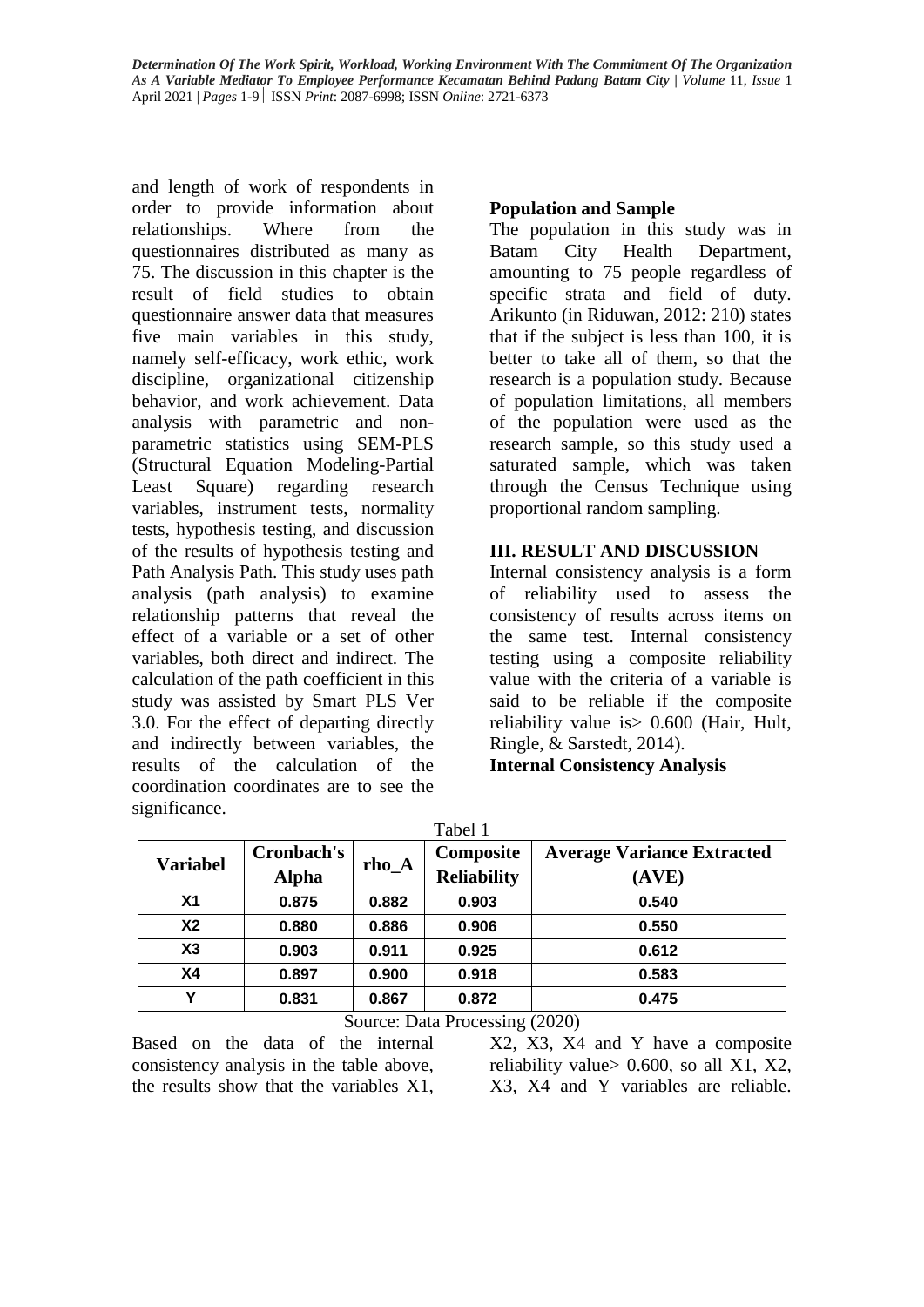# **Convergent Validity**

| Tabel 2         |                |           |       |           |       |  |
|-----------------|----------------|-----------|-------|-----------|-------|--|
|                 | X <sub>1</sub> | <b>X2</b> | X3    | <b>X4</b> | Y     |  |
| <b>X1.1</b>     | 0.564          |           |       |           |       |  |
| X1.2            | 0.850          |           |       |           |       |  |
| X1.3            | 0.864          |           |       |           |       |  |
| X1.4            | 0.752          |           |       |           |       |  |
| X1.5            | 0.716          |           |       |           |       |  |
| <b>X1.6</b>     | 0.693          |           |       |           |       |  |
| X1.7            | 0.665          |           |       |           |       |  |
| X1.8            | 0.733          |           |       |           |       |  |
| X2.1            |                | 0.608     |       |           |       |  |
| X2.2            |                | 0.750     |       |           |       |  |
| X2.3            |                | 0.833     |       |           |       |  |
| X2.4            |                | 0.829     |       |           |       |  |
| X2.5            |                | 0.814     |       |           |       |  |
| X2.6            |                | 0.711     |       |           |       |  |
| <b>X2.7</b>     |                | 0.683     |       |           |       |  |
| <b>X2.8</b>     |                | 0.671     |       |           |       |  |
| X3.1            |                |           | 0.453 |           |       |  |
| <b>X3.2</b>     |                |           | 0.825 |           |       |  |
| X3.3            |                |           | 0.756 |           |       |  |
| X3.4            |                |           | 0.825 |           |       |  |
| X3.5            |                |           | 0.850 |           |       |  |
| X3.6            |                |           | 0.716 |           |       |  |
| <b>X3.7</b>     |                |           | 0.875 |           |       |  |
| <b>X3.8</b>     |                |           | 0.870 |           |       |  |
| X4.1            |                |           |       | 0.800     |       |  |
| <b>X4.2</b>     |                |           |       | 0.798     |       |  |
| X4.3            |                |           |       | 0.800     |       |  |
| X4.4            |                |           |       | 0.719     |       |  |
| X4.5            |                |           |       | 0.683     |       |  |
| X4.6            |                |           |       | 0.736     |       |  |
| X4.7            |                |           |       | 0.804     |       |  |
| <b>X4.8</b>     |                |           |       | 0.758     |       |  |
| <b>Y1</b>       |                |           |       |           | 0.543 |  |
| $\overline{Y2}$ |                |           |       |           | 0.433 |  |
| Y3              |                |           |       |           | 0.628 |  |
| $\overline{Y4}$ |                |           |       |           | 0.842 |  |
| $\overline{Y5}$ |                |           |       |           | 0.873 |  |
| <b>Y6</b>       |                |           |       |           | 0.775 |  |
| $\overline{Y}$  |                |           |       |           | 0.682 |  |
| Y8              |                |           |       |           | 0.677 |  |

Source: Data Processing (2020)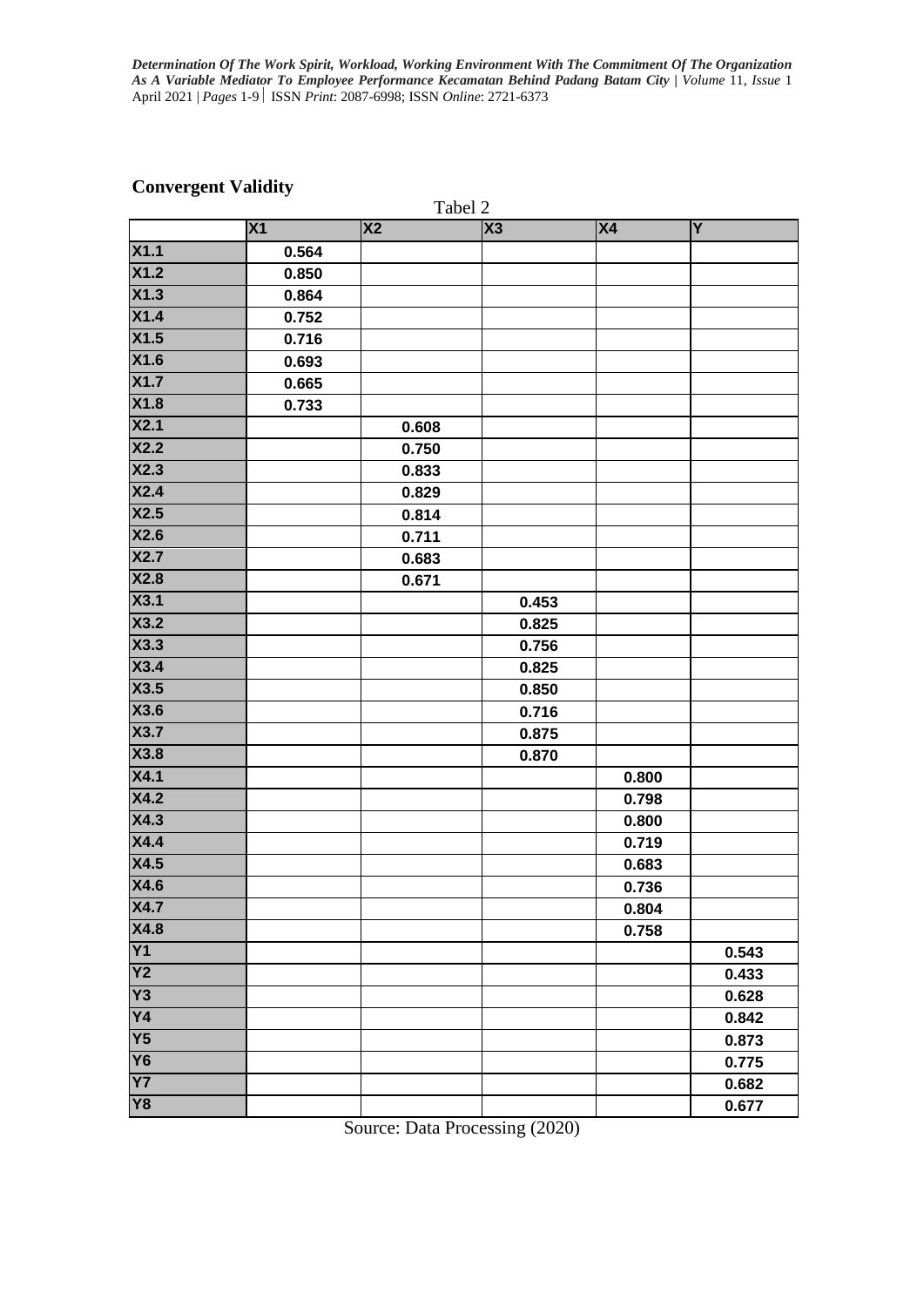**Zona Manajemen : Program Studi Magister Sains Manajemen Universitas Batam** *Volume* 11, *Issue* 1, April 2021 | *Pages* 1-9 ISSN *Print*: 2087-6998; ISSN *Online*: 2721-6373 *<http://ejurnal.univbatam.ac.id/index.php/Manajemen>* DOI: http://dx.doi.org/10.37776/jzm.v10i1

Based on the table above, it can be seen that the value of outer loading for variables X1, X2, X3, X4, Y where the value of all the items in the 5 variables tested is greater than 0.4, so all indicators in 5 variables are declared valid.

Discriminant validity aims to assess an indicator of a construct variable is valid or not, namely by looking at the Heterotrait Value - Monotrait Ratio Of Corelation  $(HTML)$  <0.90, then the variable has good (valid) discriminant validity (Hair, Hult, Ringle, & Sarstedt, 2014).

## **Disciplinary Validity**

| Tabel 3        |                |                |       |       |  |  |
|----------------|----------------|----------------|-------|-------|--|--|
| Variabel       | X <sub>1</sub> | X <sub>2</sub> | X3    | Χ4    |  |  |
| X <sub>1</sub> |                |                |       |       |  |  |
| <b>X2</b>      | 0.548          |                |       |       |  |  |
| X3             | 0.491          | 0.710          |       |       |  |  |
| X4             | 0.523          | 0.788          | 0.711 |       |  |  |
| v              | 0.694          | 0.598          | 0.721 | 0.576 |  |  |

Source: Data Processing (2020)

Based on the table above, the results of the correlation of variables X1 with X2, X1 with X3, X1 and X4, variables X1 and Y all variables have a correlation value <0.900, thus the correlation value of all variables is declared valid.

## **Structural Model Analysis (Inner Model)**

The structural model analysis or (inner model) aims to test the research hypothesis. The part that needs to be analyzed in the structural model is the coefficient of determination (R Square) by testing the hypothesis. Collinearity test is to prove whether the correlation between latent variables / constructs is

strong or not. If there is a strong correlation, it means that the model contains problems from a methodological point of view, because it has an impact on the estimation of its statistical significance. This problem is known as collinearity. The value used to analyze it is by looking at the Variance Inflation Factor (VIF) value. (Hair, Hult, Ringle, & Sarstedt, 2014; Garson, 2016). If the VIF value is greater than 5.00, it means a collinearity problem occurs, and conversely there is no collinearity problem if the VIF value is <5.00 (Hair, Hult, Ringle, & Sarstedt, 2014).

| 1 UU VI I |    |    |    |           |       |
|-----------|----|----|----|-----------|-------|
| Variabel  | Χ1 | X2 | X3 | <b>X4</b> |       |
| X1        |    |    |    | 1.327     | 1.328 |
| <b>X2</b> |    |    |    | 1.815     | 1.921 |
| X3        |    |    |    | 1.738     | 1.769 |
| X4        |    |    |    |           | 1.971 |
|           |    |    |    |           |       |

Tabel 4

Source: Data Processing (2020)

From the data above it can be described that the VIF value for the correlation X1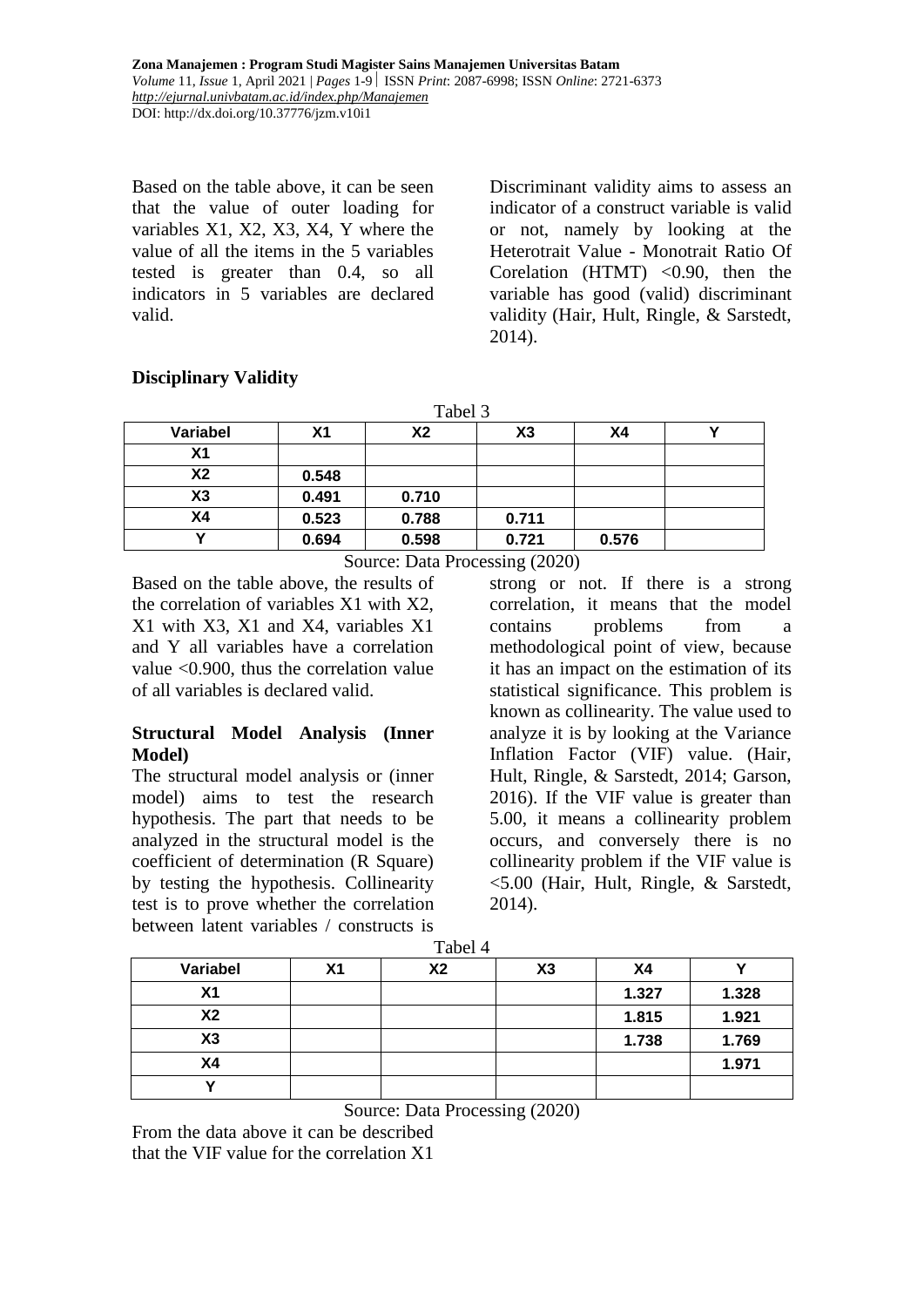with Y, X2 with Y, X3 with Y, X4 with Y has a value  $\leq 5.00$  so there is no

problem, thus from the data above, the structural model is in the case of it does not contain a collinearity problem.

### **Direct Influence Hypothesis**

Testing the direct effect hypothesis aims to prove the hypotheses of the effect of a variable on other variables directly (without intermediaries). If the path coefficient value is positive it indicates that an increase in the value of one variable is followed by an increase in collinearity

the value of other variables, if the path coefficient value is negative it indicates that an increase in one variable is followed by a decrease in the value of another variable. If the probability value (P-Value) <Alpha (0.05) then Ho is rejected (the effect of a variable with other variables is significant). If the probability value (P-Value)> Alpha (0.05) then Ho is rejected (the effect of one variable with other variables is not significant).

| <b>Variabel</b>    | Real     | Average  | <b>Standard</b>  |                   | P      |
|--------------------|----------|----------|------------------|-------------------|--------|
|                    | sample   | sample   | <b>Deviation</b> | <b>Statistics</b> | Values |
| $X1 - > X4$        | $-0.005$ | $-0.003$ | 0.029            | 0.176             | 0.009  |
| $X1 \rightarrow Y$ | 0.932    | 0.931    | 0.048            | 19.433            | 0.000  |
| $X2 - > X4$        | 0.950    | 0.948    | 0.027            | 34.549            | 0.000  |
| $X2 \rightarrow Y$ | 0.022    | 0.039    | 0.111            | 0.202             | 0.008  |
| $X3 - > X4$        | 0.040    | 0.043    | 0.036            | 1.117             | 0.027  |
| $X3 \rightarrow Y$ | 0.181    | 0.170    | 0.075            | 2.417             | 0.018  |
| $X4 \rightarrow Y$ | $-0.116$ | $-0.131$ | 0.110            | 1.053             | 0.030  |

Source: Data Processing (2020)

- 1. The direct effect of variable X3 on variable X4 has a path coefficient of 1.117 (positive), so an increase in the value of variable X3 will be followed by an increase in variable X4. The influence of the X3 variable on X4 has a P-Values value of  $0.027$  <  $0.05$ , so it can be stated that the effect of X3 on X4 is significant.
- 2. The direct effect of variable X3 on variable Y has a path coefficient of 2.417 (positive), so an increase in the value of variable X3 will be followed by an increase in variable Y.The effect of variable X3 on Y has a P-Values value of  $0.018$  $< 0.05$ , so it can be stated that the

influence between X3 on Y is significant.

- 3. The direct effect of variable X4 on variable Y has a path coefficient of 1.053 (positive), so an increase in the value of variable X4 will be followed by an increase in variable Y.The effect of variable X4 on Y has a P-Values value of 0.030 <0.05, so it can be stated that the influence between X4 on Y is significant.
- 4. The direct effect of variable X1 on variable X4 has a path coefficient of 0.176 (positive), so an increase in the value of variable X1 will be followed by an increase in variable X4. The effect of variable X1 on X4 has a P-Values value of 0.009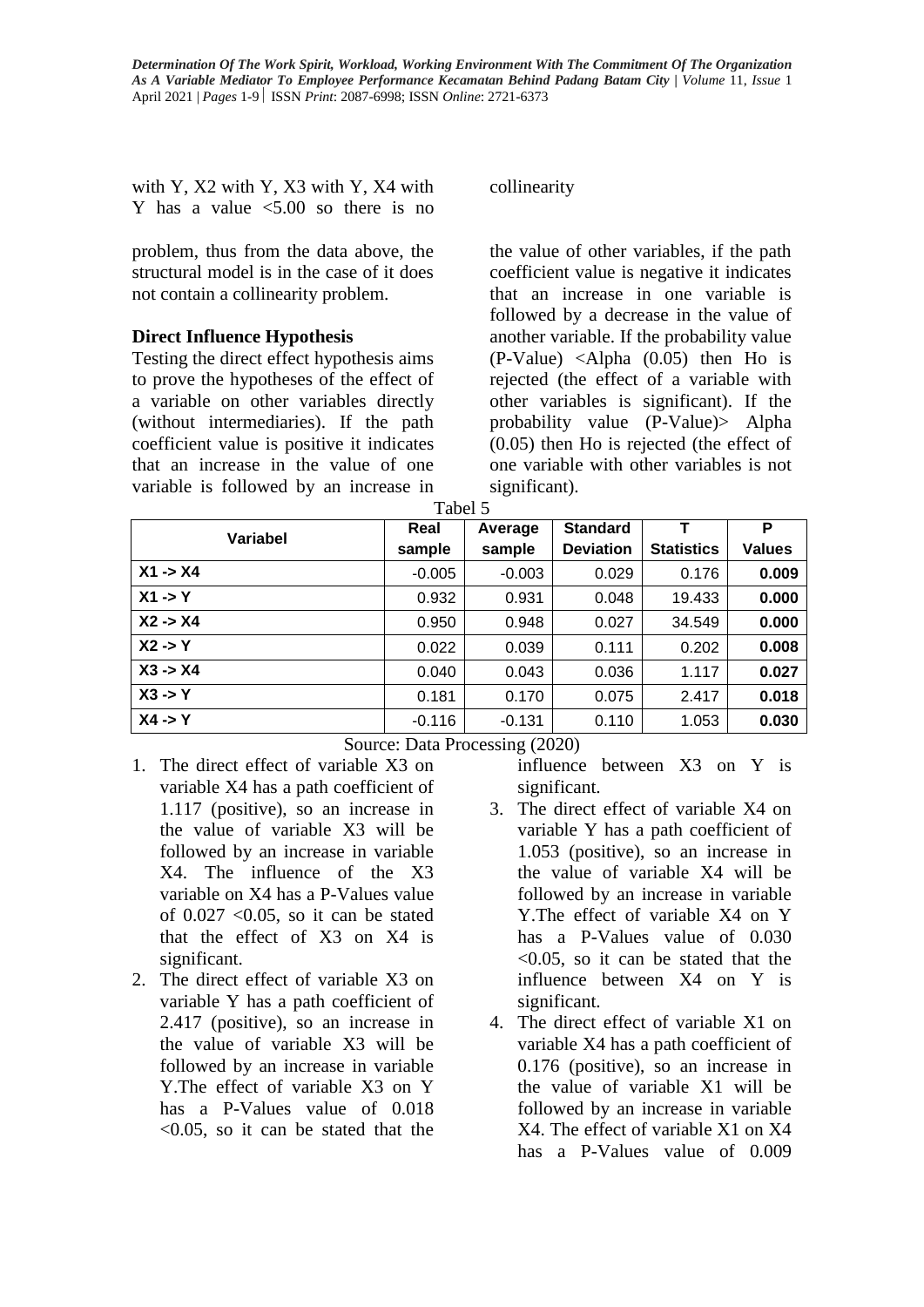<0.05, so it can be stated that the effect of X1 on X4 is significant.

- 5. The direct effect of variable X1 on variable Y has a path coefficient of 19.433 (positive), so an increase in the value of variable X1 will be followed by an increase in variable Y. The effect of variable X1 on Y has a P-Values value of  $0.009$ <0.05, so it can be stated that the influence between X1 on Y is significant.
- 6. The direct effect of variable X2 on variable X4 has a path coefficient of 34.549 (positive), so an increase in the value of variable X2 will be followed by an increase in variable X4. The effect of the variable X2 on X4 has a P-Values value of 0.027 <0.05, so it can be stated that the effect of X2 on X4 is significant.
- 7. The direct effect of variable X2 on variable Y has a path coefficient of 0.202 (positive), so an increase in the value of variable X2 will be followed by an increase in variable X4. The influence of the X2 variable on Y has a P-Values value of  $0.008$  <  $0.05$ , so it can be stated that the effect of X2 on Y is significant.

## **Coefficient of Determination**

The coefficient of determination (R Square) aims to evaluate the accuracy of the predictions of a variable. In other words, to evaluate how the variation in the value of the dependent variable is affected by the variation in the value of the independent variable in a path model.

Tabel 6

| <b>Variabel</b> | <b>R</b> Square | <b>Adjusted R Square</b> |
|-----------------|-----------------|--------------------------|
| Χ4              | 0.398           | 0.343                    |
|                 | 0.570           | 0.516                    |

Source: Data Processing (2020)

### **IV. CONCLUSION**

Self-efficacy on work performance is proven to be influential so that increasing the self-efficacy of each employee needs to be considered, in timely coaching for work it will make the work ethic of each personnel better, the work discipline of personnel who are already good needs to get appreciation so that it spurs other employees to be more disciplined, employees with organizational citizenship behavior needs to be maintained, the work performance of each personnel needs to be improved with training, and the application of work discipline for personnel DITPOLAIRUD POLDA KEPRI.

### **REFERENCES**

- A A. Anwar Prabu Mangkunegara. 2011. Human Resource Management Company, PT. Youth Rosdakarya, Bandung.
- Andrew E. Sikula. 2011. Human Resource Management, Erlangga. Bandung.
- Arikunto, S. (2010). Research Procedure A Practice Approach Revised Edition VI. Jakarta: PT. Rineka Cipta
- Azwar, S. (2013). Research methods. Yogyakarta: Offset Student Library
- Bandura, A. (1994). Self Efficacy. In V. S. Ramachaudran (Ed.),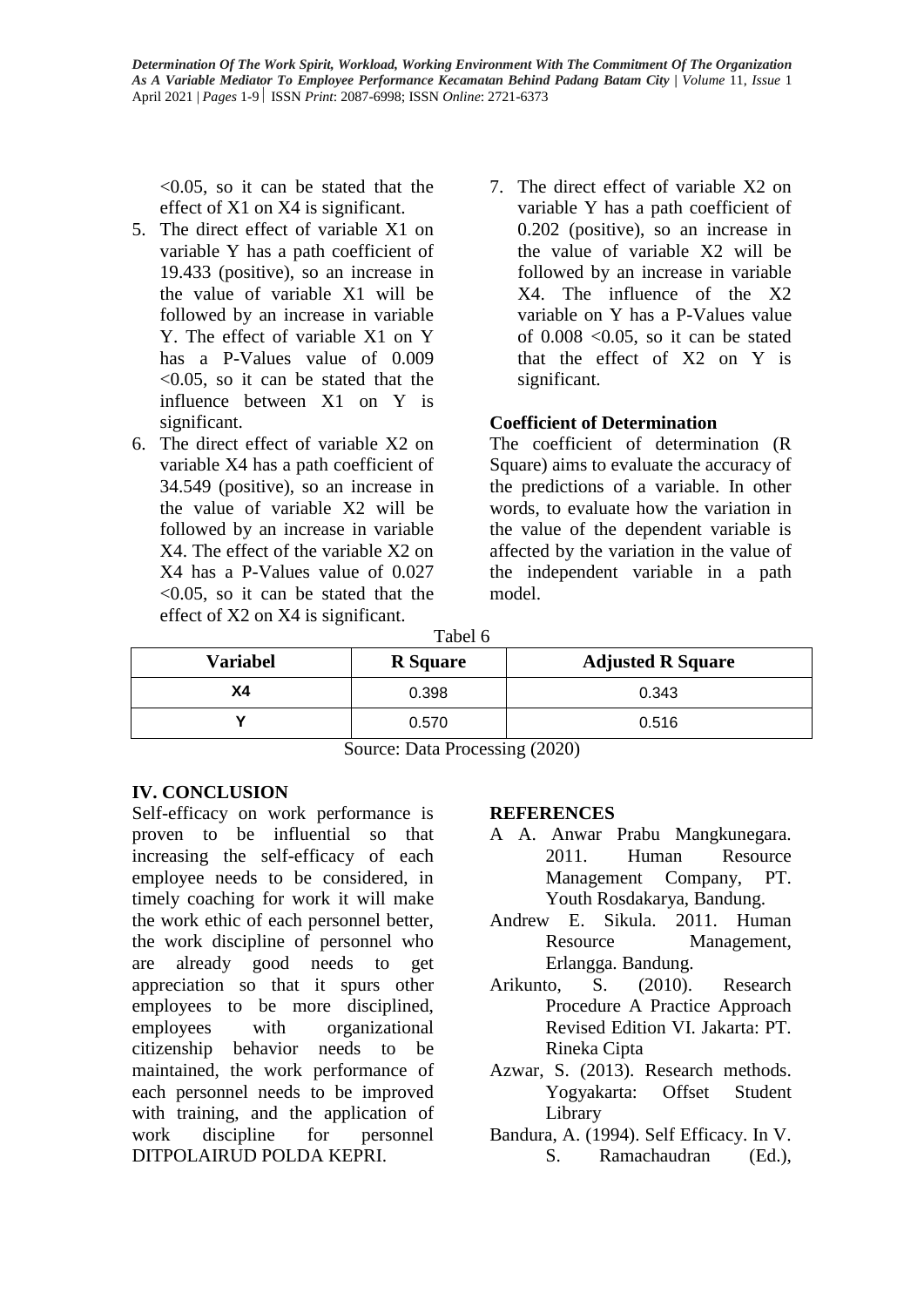Encyclopedia of human behavior (Vol. 4, 77-81). New York: Academic Press

- Bandura, A. (2013). Article of guide for Contructing Self Efficacy Scales. by Information Age Publishing.
- Dessler G. 2011. Human Resource Development. Pretice-Hall, Inc, A Simon and Schuster Company. Translation of Benyamin Molan. Human Resource Management. Volume 2. Second Printing. Jakarta: Prenhallindo.
- Feist, J & Feist, G. J. (2010). Theory of Personality, 7th edition. Jakarta: Salemba Humanika.
- Gaol, CHR. Jimmy L, 2014. A to Z Human Capital (Human Resource Management) Concept, Theory, and Development in the Context of Public and Business Organizations, PT. Gramedia Widiasarana, Jakarta.
- Hasibuan, Malayu S.P, 2012. Human Resource Management. PT Bumi Aksara, Jakarta.
- Jansen Sinamo. 2011, Eight Professional Work Ethics, PT Grafika Mardi Yuana, Bogor.
- Mathis, Robert L. and John H. Jackson. (2012). Human Resource Management, First Edition Salemba Empat, Jakarta
- Priansa Donni June. (2014). HR Planning & Development. Bandung: Alfabeta.
- Priansa Donni June. (2016). Personnel Performance Management in Company HR Management. Bandung: CV Pustaka Setia.
- Rivai, Veithzal and Sagala, Ella Jauvani. 2011. Human Resource Management for Companies

from Theory to Practice. Jakarta: PT Raja Grafindo.

- Rivai, Veithzal 2014. Human Resource Management for Companies, 6th Edition, PT. Raja Grafindo Persada, Depok, 16956.
- Robbin, S. P. (2012). Organizational behavior. Jakarta: PT Index.
- Robbins, Stephen P. 2010. Organizational Behavior. Translations of Benyamin Molan. 2011. Organizational Behavior. Tenth Edition. First Print. Jakarta: PT. IMDEKS STIE.
- Rotter, J. B. 2014. Generalized Expectancies for Internal versus External Control of Reinforcement. Journal of Psychological Monographs: General and Applied. Vol. 80 No. 1 (pp. 1 - 14).
- Rotter, J.B. (2011), "Generalized expectations for internal versus external control of reinforcement", Psychological Monographs, Vol. 80, pp. 1-28.
- Rumengan Jemmy / Satriawan Bambang / Juliandi, Azuar / Irfan, (2011), Path Analysis with SPSS, Diktat lectures and training. BATAM: UNIBA
- Rumengan Jemmy, Suhardis Adnan, Rumengan Tommy 2020. Health Research Methodology. Sefa Bumi Persada ISBN-978-623- 7648-49-9.
- Rumengan Jemmy, Juliandi Azuar, Khaddafi Muammar, Rumengan Eleonora Angelina 2019. Research Methods. Sefa Bumi Persada ISBN-978-602-0768- 85-4.
- Rumengan Jemmy, Khaddafi Muammar, Syarif Arman, Yanti Sri 2020. Research